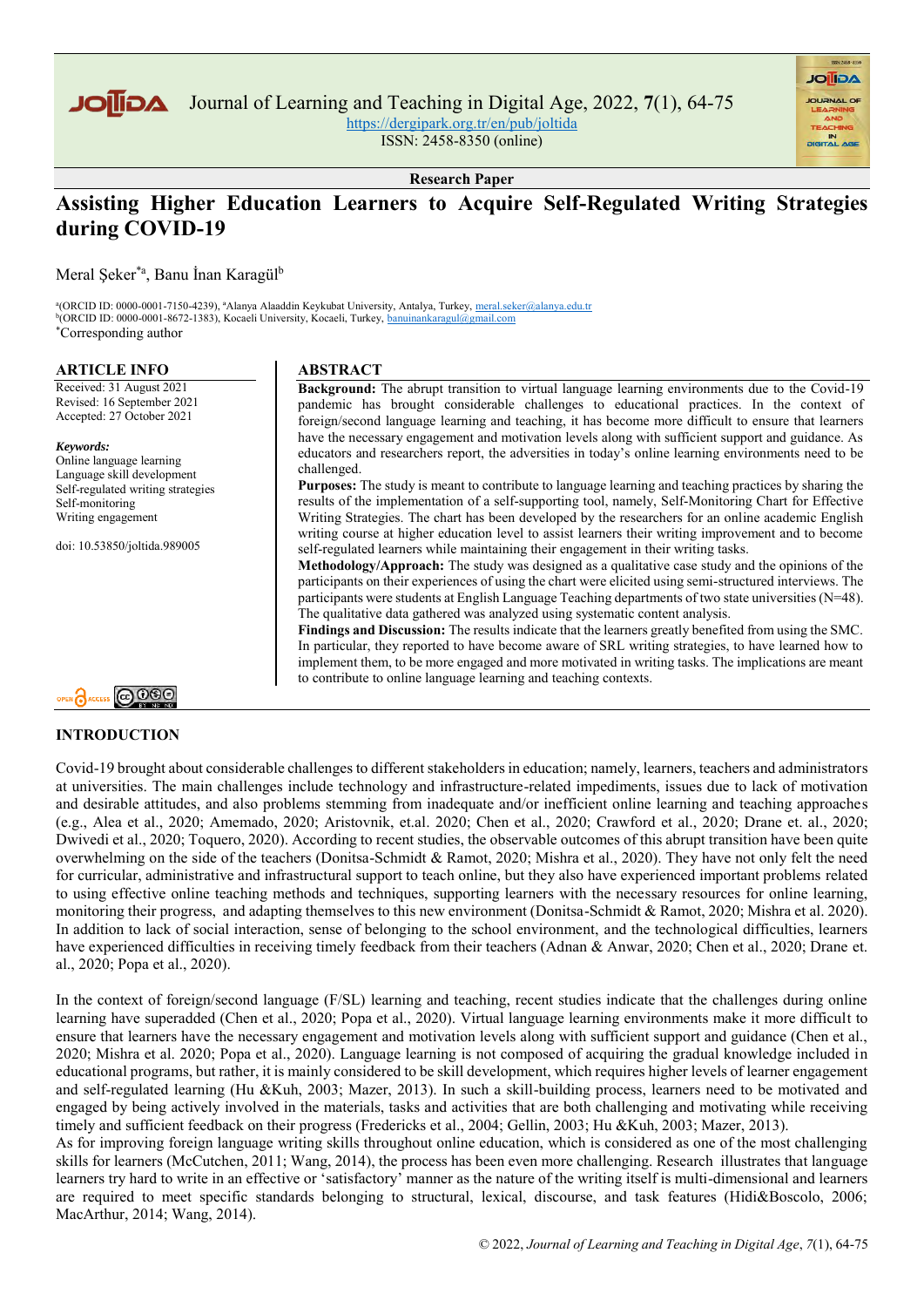In higher education contexts, writing in foreign language plays a substantial role in learners' personal, academic, professional, and social development as writing experiences enable learners to improve their language production skills, develop critical thinking skills, learn to communicate their ideas in F/SL contexts effectively, and to improve their knowledge on the content areas (Bruning & Horn, 2000). Therefore, the adversities in today's online learning environments need to be challenged. One way to assist learners to continue improving their writing skills is to enable them to become self-regulated learners and assist them to maintain their engagement in their writing tasks in online education. Reporting learner engagement as a strong predictor for achievement and long-term success, research highlights the importance of increasing learner engagement both for higher academic achievement and for life-long learning and satisfaction for life (Appleton, et al., 2006; Trowler&Trowler, 2010). Within this context, we postulate that learner engagement levels could be elevated by introducing to and equipping learners with SRL strategies as "self-regulated learners have the necessary cognitive, behavioral, affective, and social features to become active, independent, and constructive learners." (Seker, 2016; p.601). In this respect, a self-monitoring chart for effective writing strategies (SMC) has been developed by the researchers and tailored for an online academic English writing course at higher education level in order to equip learners with self-regulated learning strategies (SRL) and assist them to be productively engaged. The aim of the study is to find out the impacts of the implementation of SMC on learners' reported use of SRL strategies in their writing tasks. The specific research questions sought are:

- 1. Do students report using SRL strategies in their writing assignments with the help of SMC?
- 2. Do students report higher levels of engagement in their writing tasks with the help of SMC?
- 3. What are the opinions of higher education ELT learners on the SMC?

## **REVIEW OF LITERATURE**

## **Learner Engagement**

Engagement is defined as "positive, fulfilling, work-related state of mind that is characterized by vigor, dedication, and absorption" (Schaufelli et al, 2002, p.74). Engagement can manifest itself in persistent affective and cognitive state, high levels of energy activation and involvement for tasks, high levels of concentration, persistence, and resilience against challenges (Llyod, 2014; Truta et al., 2018). In the field of educational psychology, on the other hand, learner engagement broadly refers to active involvement in learning and is viewed from cognitive, psychological, social, and behavioral dimensions (Finn& Zimmer, 2012; Fredricks et al., 2011). When engaged, learners have been reported to spend more time and energy on learning tasks (Hu &Kuh, 2003; Kuh, 2009); feel higher levels of enjoyment and attachment (Pike &Kuh, 2005); have higher self-esteem and satisfaction (Lam et al., 2012); develop practical competence and establish relationships with the newly learned materials and their own personal and academic lives (Gellin, 2003; Pike & Kuh, 2005); exhibit increased performance and productivity (Krause & Coates, 2008); and obtain higher grades and achievement rates (Klem& Connell, 2004; Rumberger&Rotermund, 2012).

Considering engagement as the interaction between the learner and the learning context, Fredricks and McColskey (2012) distinguish between the concept of motivation and of engagement. While motivation is the underlying reason(s) for an action or an effort, engagement is the behavioral, emotional, and cognitive manifestations of motivation. In other words, motivation is perceived as a psychological state that determines the learner's desire to do a task, engagement is more related to the actual actions and/or efforts taken towards the task. A motivated learner is expected to 'want to learn' whereas an engaged learner 'exhibits the efforts to learn". At this stage, if learners are able to regulate their learning efforts, they are more likely to accomplish deeper learning (Fredrickset al., 2004), which creates an opportunity to implement self-regulated learning strategies that lead to deeper learning (Pintrich & DeGroot, 1990).

#### **Self-Regulated Learning and Its Role in Foreign Language Learning**

In its broader sense, self-regulated learning refers to demonstrating control over learning actions (Fredricks, et al., 2011). For Pintrich (2004), self-regulated learning process is "an active and constructive process through which learners establish objectives, monitor, regulate and control their cognition, motivation and behaviour guided by their goals and the contextual features of the learning environment' (p. 453). When executed effectively, the use of self-regulated learning strategies have been reported to enhance learner autonomy and increase achievement by enabling learners to become active agents of their learning (Andrade & Evans, 2012; Beishuizen & Steffens, 2011).

In the context of foreign language learning, self-regulated learners are found to exhibit higher performance in language skills (i.e., speaking, writing, reading, etc.) and higher language achievement rates (Andrade & Evans, 2012; Gunning & Oxford, 2014; Ma & Oxford, 2014).

Foreign language learning requires continuous engagement and persistence in learning. However, learners' engagement could be facilitated and their learning experiences could be enhanced by equipping them with SRL language learning strategies. When selfregulated learners are engaged in learning, they are likely to set effective learning goals, create optimum learning environments, maintain necessary psychological states, search and compile sources efficiently, manage their time effectively, seek support from or collaborate with others, implement and orchestrate necessary cognitive strategies for deeper learning while monitoring and evaluating their learning processes continuously.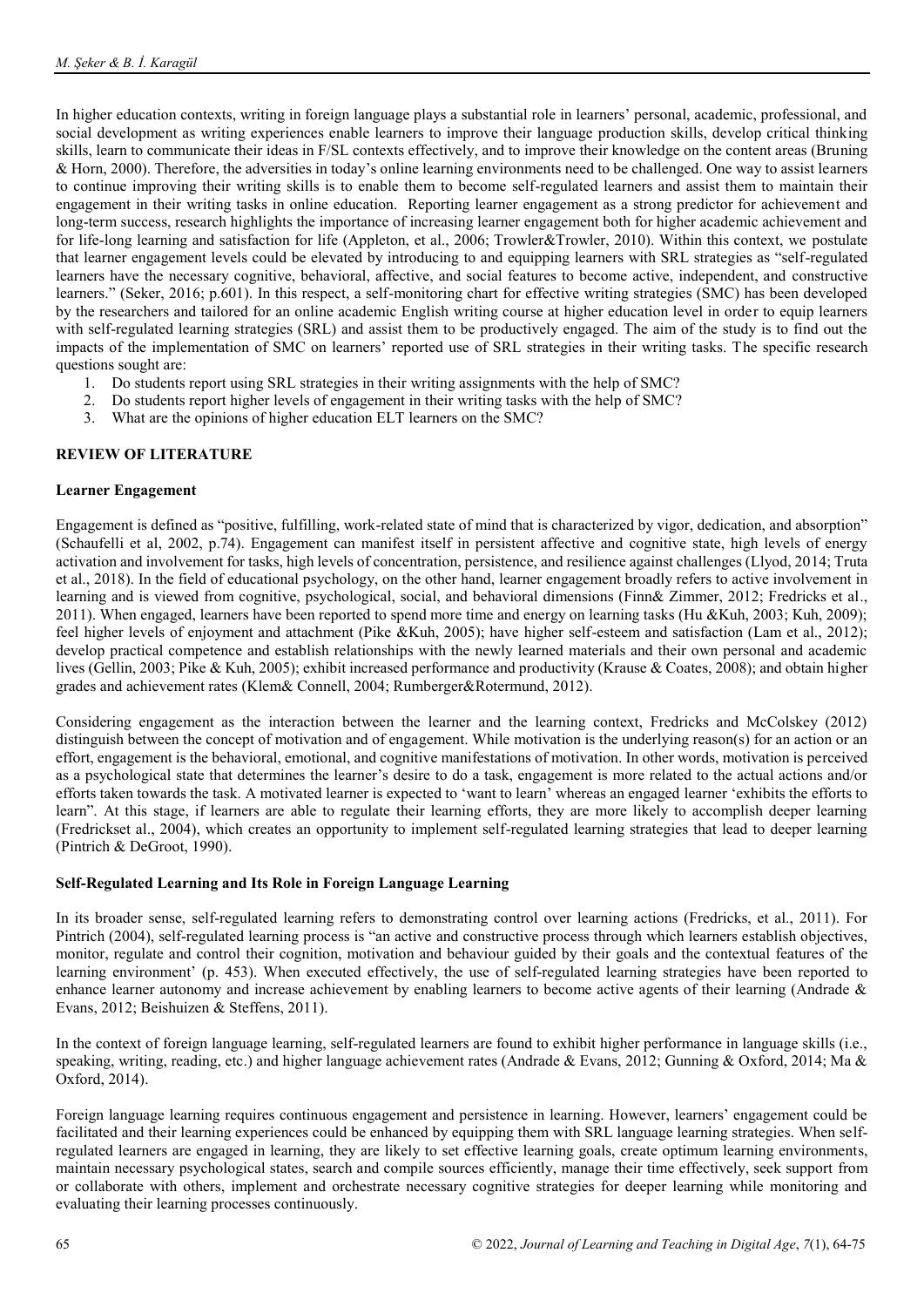## **METHOD**

The study was designed as a qualitative case study, which is defined as 'a research methodology that provides tools for researchers to study complex phenomena within their contexts' (Baxter & Jack, 2008, p. 544). The opinions of the participant higher education learners on their experiences of using the developed tool were investigated using semi-structured interviews. The qualitative data gathered was analyzed following inductive content analysis method (Mason 2002).

## **The Development of the Self-Monitoring Chart**

A chart for effective writing strategies has been developed in order to guide higher education learners by efficiently implementing SRL writing strategies autonomously while assisting them in their online academic writing tasks (Appendix B). The chart was developed in line with the cyclical model of SRL with the phases of forethought, performance, and reflection on performance (Zimmerman, 2000). These phases are represented as pre-writing, writing, and post-writing in SMC. Under each phase, learners are provided with cognitive, metacognitive, affective and socio-interactional SRL strategies that could be implemented to elevate their engagement and their performance in their writing tasks. For each phase, the steps to be completed are listed together with the actions that should be planned or taken at each phase during completing a writing task. In the chart;

*Phases:* The chart has three phases (i.e., pre-writing, writing, and post-writing) representing forethought, performance, and reflection on performance phases in the cyclical model of SRL;

*Steps:* They include the main steps to be taken under each phase and reflect cognitive, metacognitive, affective, and sociointeractional SRL strategy categories adapted for writing skill development (e.g., goal setting, organizing study environment, outlining, or editing);

*Actions:* They comprise cognitive, metacognitive, affective, and socio-interactional SRL strategies to implement under each step (e.g., gathering sufficient knowledge, activating previous knowledge, searching online sources, asking for assistance/feedback, exchanging ideas and sources, etc.).

Covering both lower-level and higher-level writing skills (Wilson, et al. 2016), the chart has a dual purpose: first, it aims to introduce SRL writing strategies by listing them in a systematic chronological order. The second purpose is to guide and enable learners to acquire and improve SRL repertoire and use, digital skills, and collaboration. Figure 1 shows the graphical representation of the SMC.



**Figure 1.** The Graphical Representation of Self-Monitoring Chart for Writing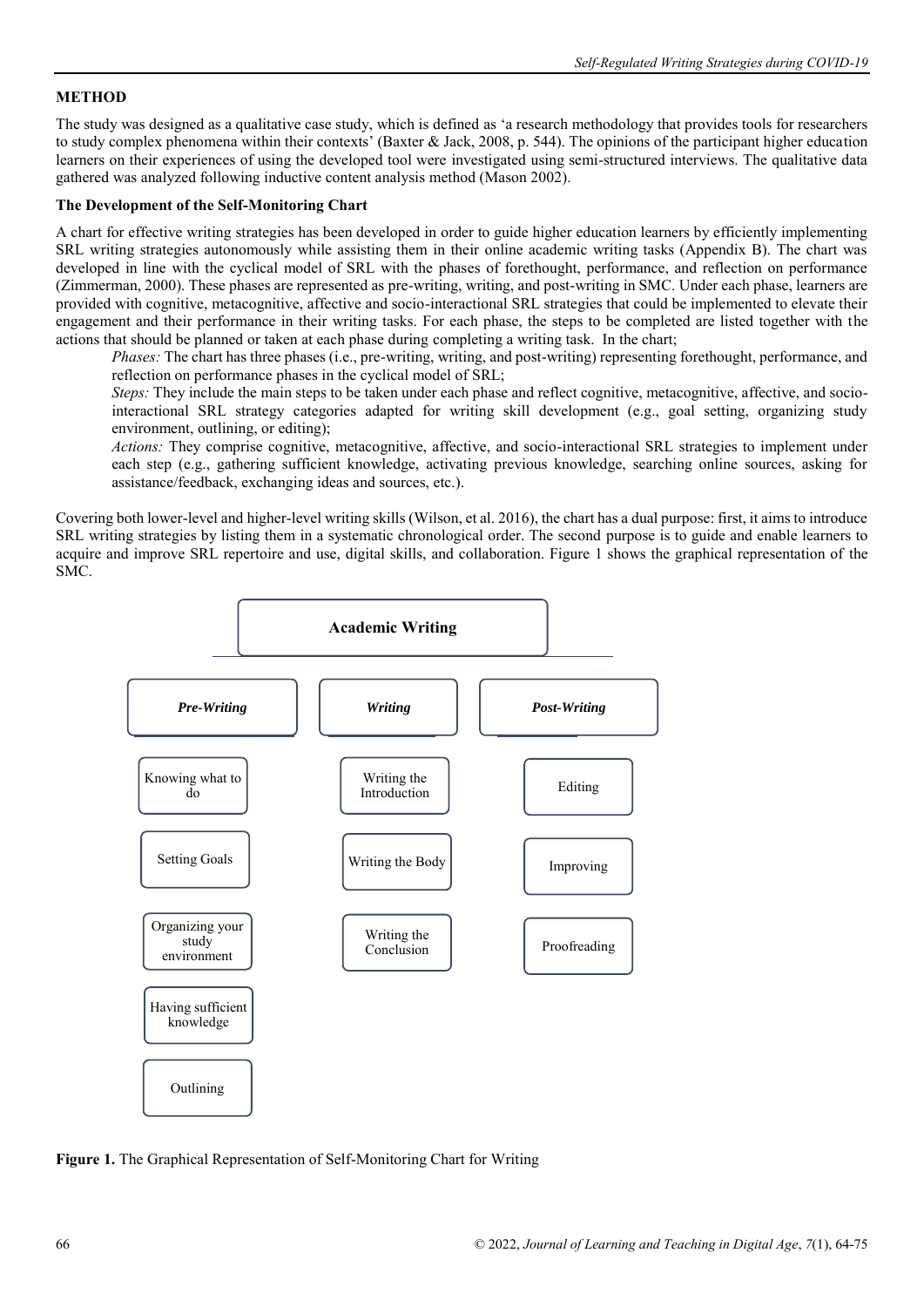## **Context and Participants**

The participants were students at English Language Teaching (ELT) departments of two state universities in Turkey. The learners registered to 'Critical Reading and Writing' courses (N=148) were asked to participate on a voluntary basis. Among these, 48 of them agreed to participate in the online semi-structured interviews and signed consent forms. The ethical approval for this study was received by the Research Ethics Committee of one of the universities (Date and Number: 2020/14-6).

|               | Gender |      |          |       | Age       |       |
|---------------|--------|------|----------|-------|-----------|-------|
|               | Female | Male | $7 - 19$ | 20-22 | $23 - 25$ | $26+$ |
|               | 28     | 20   |          | ر ے   | 10        | 4     |
| $\frac{0}{0}$ | 58.3   | 41.6 | 22.9     | 47.9  | 20.8      | 8.3   |
| Std. Dev.     | .455   |      |          |       | .69213    |       |

The majority of the participant learners are female, and their ages varied between 20 and 22 (58.3 % and 47.9%, respectively). The researchers were their course instructors. The course was delivered by the researchers synchronously through the online course management systems of these two universities during Covid-19 pandemic. In line with the aim of the study, the learners were informed about the chart and were asked to follow the phases, the steps, and the actions listed in it as they progressed in their writing tasks. While doing so, they were requested to fill the chart's self-check boxes (i.e., done, not done, will do (when?) for the three argumentative research-integrated writing tasks that they would be assigned in the course. They were expected to submit a completed chart along with each essay submission.

## **Data Collection Tool and Procedure**

Previous to their first assignment, the SMC was introduced to the participant learners through a virtual meeting and a screencast video that explained the chart in detail. The virtual meeting was held previous to the participant learners' first assignment using Google meet and lasted 57 minutes. In the meeting, the chart was explained, the rationale and the theoretical basis were shared, and theoretical and practical information on SRL strategies and their implementations were discussed. During the meeting, the participants were encouraged to share their opinions and ask questions regarding the content and/or the implementation of the strategies in the chart. In addition, a screencast video was prepared by one of the researchers and lasted 74 minutes. In the video, the researcher explicated and exemplified each phase, step, and action in the chart in a detailed way while explaining each action's corresponding strategies. The video link was shared with the participants together with the SMC chart that they were supposed to fill while completing their first writing task. They were asked to fill the chart for each of the following three assignments as well and send it along with their each assignment.

Following the submissions of three argumentative research-integrated writing tasks along with filled SMCs, the semi-structured interviews, developed by the researchers to investigate the learners' opinions on the SMC, were conducted online with the volunteering learners (see Appendix A). These interviews were recorded and were transcribed verbatim by the researchers. The qualitative data was analyzed following inductive content analysis method (Mason, 2002). In the first step of the analysis, each researcher interpreted the themes and codes separately. Then, these first results for the emerging codes were compared and the differences were discussed until the disagreements were resolved. In order to increase credibility and transferability of the data, the researchers worked on the themes together. After the researchers tabulated and interpreted the themes and codes together, another coder worked with the researchers on some randomly selected episodes from the interview transcripts. The calculated interrater reliability was based on percentages using the following formula: [Reliability= (number of agreements)/ (number of agreements+number of disagreements)\*100] (Miles & Huberman, 1994). The interrater reliability in this study was found to be 89 %, which is considered to indicate a considerably high level of reliability as any value above 75% is considered to be acceptable (Mackey & Gass, 2005).

## **FINDINGS**

In the semi-structured online interviews conducted, the participants' opinions on the SMC were elicited. The emerging frequent themes regarding the participant learners' opinions were directed towards two main categories: The themes in first category were related to "Opinions on SRL strategies and their implementations", which had three sub-categories as a) "becoming aware of the strategies", b) "learning how to employ the strategies'', and c) "being motivated/encouraged to use the strategies".

|               | Awareness     | Implementation |             |         | <b>Motivation to use</b> |      |            |  |
|---------------|---------------|----------------|-------------|---------|--------------------------|------|------------|--|
|               | Became        | Already        | Pre-writing | Writing | Post-writing<br>Highly   |      | Moderately |  |
|               | with<br>aware | knew some      |             |         |                          |      |            |  |
|               | <b>SMC</b>    |                |             |         |                          |      |            |  |
|               |               | 16             | 32          | 14      | 38                       | 28   | 14         |  |
| $\frac{0}{0}$ | 66.6          | 33.3           | 66.6        | 29.1    | 79.1                     | 58.3 | 29.1       |  |

**Table 2.** Frequencies of themes and subthemes for the first category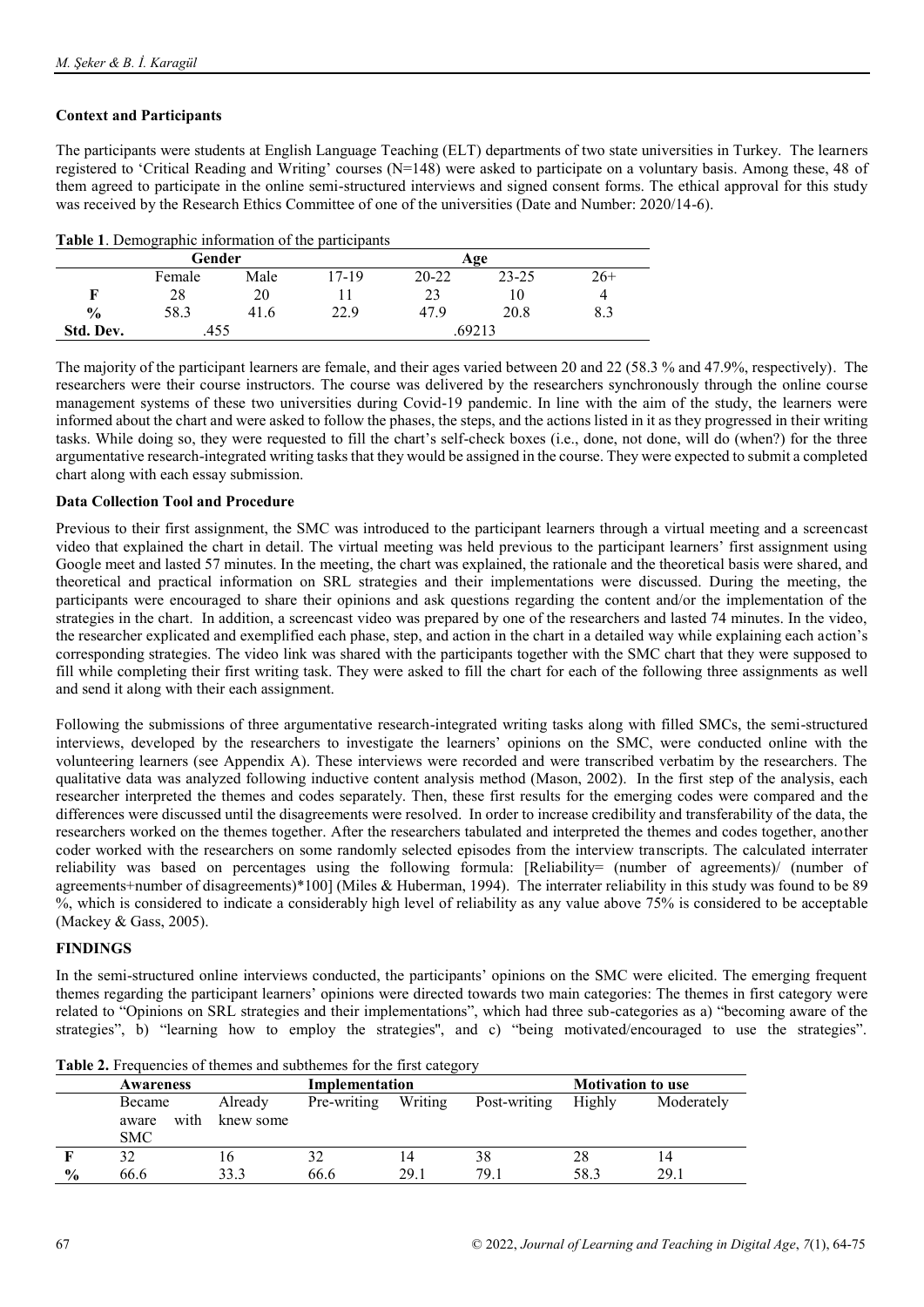According to the results, the majority of the participants became aware of the SRL writing strategies for the first time by the help of SMC (66.6%) while some of them stated that they already knew some of the strategies (33.3%). As one of the participants put it; '*It was not until the time that you have sent this chart [that I had used] these strategies that you have shown us in the self-monitoring chart*' (L12).

The participants also commented on the use of the strategies during their writing tasks stating that they practiced implementing various SRL strategies during different phases of their writing assignments. For example, one of the participants expressed that '*These strategies are the key supports that help me to improve my writing skills. Although I use all the strategies from time to time, in my writing process, I started to use the brainstorming strategies before starting the actual writing all the time, a grammar checker for the purpose of examining and checking examples about the subject while writing, and I will continue to use them. I also use the links from post-writing section*' (L7). Another participant commented in a similar way; '*Thanks to this chart, I've minimized my grammar errors. Plus, the pre-writing section supported me to make up sentences from random brainstorming ideas, and I verified the accuracy of my paper with samples. Moreover, I can say that writing does not scare me like it used to as I have understood that by following the steps, I can do it easily*' (L11).

There were responds for using SRL in pre-writing, writing, and post-writing stages, yet, post-writing strategies was the most highly mentioned (79.1%). As one participant stated; '*I became much more conscious about how I should approach towards a writing assignment. Especially for the post-writing part, I believe that I have started to benefit from them*' (L18). Similarly, L9 said that '*During this process, I have learnt what exactly I should do to edit my writing. Beforehand, I used to read my written work and could not find anything to change before I submit it*'.

Another frequently mentioned SRL writing strategies during the interviews were those in the pre-writing phase (66.6%), such as goals setting and planning as stated in the following excerpt: '*Firstly, I believe the chart is really helpful for those who get anxious and unaware of what, or how to write. It does not only provide simple instructions but it also gives tips to the students. Especially the pre-writing section is a very basic and sufficient guide to start a paper and for gathering one's thoughts around*' (L34). One of the participants told his first experience in the following words: '*Beforehand, I was just starting to write and then I was submitting my assignments. Now, what I have learned is that it is a process that requires planning*' (L19). Another one said that '*I have learned to organize my work as I can now make a plan for myself and write an outline for a research assignment. I am able to plan on making my homework assignments better now*' (L22). Another learner explained how SMC assisted her to implement the strategies for setting goals and planning: '*I get help from this chart, especially when setting short goals that will organize my writing environment and control my writing process*' (L31).

The smaller group of participant learners has also indicated that with the help of this chart, they were able to become more aware of and could use these strategies in the 'performance phase' (29.1%), as they could monitor and evaluate their performance in writing. For instance, L33 stated that '*My friend and I exchanged our writing assignments and we gave feedback to each other's essays. Afterwards, we made some corrections on our assignments before we resubmitted them. I believe this process will help me get better grades*'.A similar comment was made by another participant; '*It helped me to be more structured in the writing process and to pay attention to even small points. In this way, I think my rate of making mistakes have decreased'* (L15).

Overall, the participants pointed out that SMC increased their awareness of different strategies to be employed while they were involved in any writing activity and it also helped them to utilize some strategies for goal setting, performance, and evaluation successfully. They also revealed that they were willing and motivated to make use of SRL writing strategies in their future academic life as thanked the course teachers, i.e., the researchers, for the personalized guidance for autonomy.

The second category included the themes related to the participants' engagement levels in their writing tasks while using SMC and the frequencies and the percentages of the themes and subthemes are given in Table 3 below:

|               | <b>Table 5.</b> The hequencies of the themes and subthemes for the second category |                               |                   |            |                                      |            |            |  |  |  |
|---------------|------------------------------------------------------------------------------------|-------------------------------|-------------------|------------|--------------------------------------|------------|------------|--|--|--|
|               |                                                                                    | Spending more time on         | <b>Motivation</b> |            |                                      |            |            |  |  |  |
|               | Planning                                                                           | Searching<br>for<br>Resources | Writing           | Editing    | Communicating<br>about writing tasks | Highly     | Moderately |  |  |  |
| $\frac{0}{0}$ | 32<br>66.6                                                                         | 29.1                          | 28<br>58.3        | 29<br>60.4 | 22.9                                 | 32<br>66.6 | 16<br>33.3 |  |  |  |

| Table 3. The frequencies of the themes and subthemes for the second category |  |  |  |  |
|------------------------------------------------------------------------------|--|--|--|--|
|------------------------------------------------------------------------------|--|--|--|--|

As can be seen in Table 3 above, the majority of the participants stated that they started to spend more time and energy on their writing tasks after using SMC, which indicates higher levels of engagement in writing. Specifically, they reported to spend more time on planning their writings, as stated by one participant: '*I am still using those strategies and they help me a lot. I used to get in trouble with my timing and I struggled a lot of times about how to start writing. I realized that I didn't use to spend any time on planning my writing. That chart gave me the planning skill*' (L6); or as another participant put it; '*I believe the chart is beneficial as it is very detailed. … There are different actions in each step. They include many tips from brainstorming to samples with useful links. They all helped me to plan every single detail about how to do it and when to do it. I saw that when I spend enough time on planning and organizing, I have better writing quality*' (L4).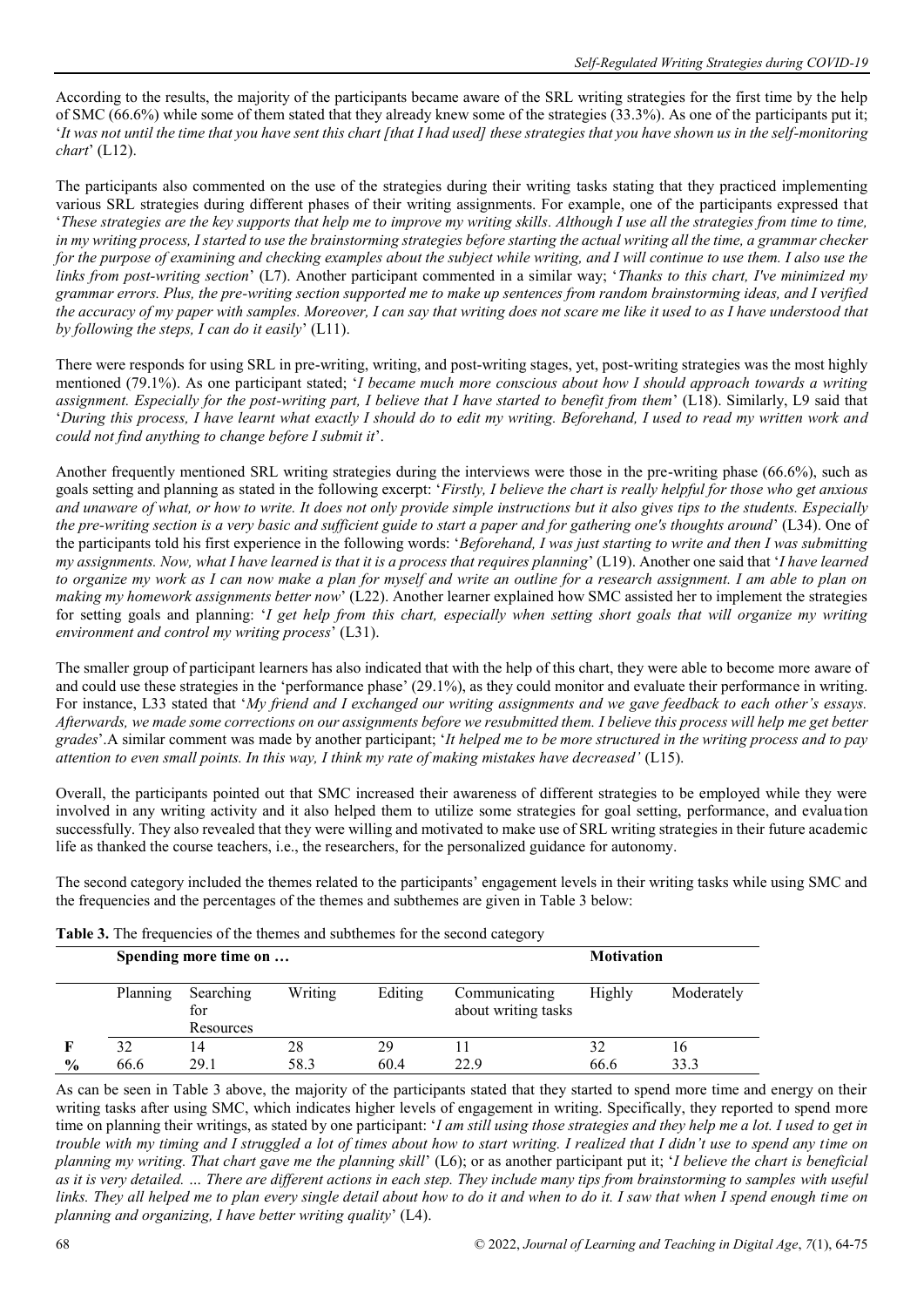They also reported to spend more time on organizing or editing their writing tasks (e.g., '*Thanks to this chart; I believe every student like me is a better writer than they were. This chart helps you to make a unity in your writing by following the steps. It helps you to organize your ideas and prepare you to the last version of your writing piece. It shows that you can't reach the perfect version of your writing if you do not care and observe it as long as it requires*'(L20); '*First of all, I think it provides a broad perspective for the writing skill since the table is too detailed and you need to work on it several times to understand it. While examining the chart, I have made a lot of use of the table in my homework processes by organizing many things, so I think it is very beneficial/helpful, though I realized now finishing my writing tasks takes much longer*'(L12) '*I've minimized my grammar errors with the help of this self-monitoring chart. It urged me to control the tiniest points of my papers. It takes more time now; but thanks to the chart, I am no longer nervous to write a paper since there is a chart that I can keep in control my papers*' (L14).

The other important theme that emerged from the interviews carried out is 'being motivating'. Most of the participant students stated high levels of motivation towards writing thanks to using the SMC (66.6%). While a smaller group stated moderate levels of motivation (33.3%), there were no responds indicating de-motivation or discouraging effect of using the SMC. As stated by one of the learners; '*I learned effective writing strategies thanks to this self-monitoring chart. Through this chart, I realized my mistakes better. Besides, it affected positively my attitudes towards writing. Now I think I kind of like to write*' (L37).

Many students thought that once they became aware of the strategies that could be used in their writing assignments, they became more motivated for their writing assignments in the future, as the participants stated, '*I am planning to do more research after the feedback you gave us because I have learnt a lot about writing*' (L19); '*I have learnt many different websites that I was not aware of and also the different techniques of searching online which I am planning to use in the future for my assignments*' (L12); ' *It was quite beneficial. Why not use them in the future as well? I think they will all help me get higher grades*' (L10); '*Additionally, I would*  like to point out that I am going to -without a doubt- take advantage of this chart for the upcoming assignments aiming for writing *skills*'(L21).

The last group of themes included the responses related to "Opinions on SMC as a Tool", which yielded negative and positive groups of themes with multiple sub-categories under each. Their distribution is given in Table 4 below:

|               | <b>Table 4.</b> The distribution of negative and positive opinions on sivic as a tool |                            |  |                                  |       |        |            |  |  |  |
|---------------|---------------------------------------------------------------------------------------|----------------------------|--|----------------------------------|-------|--------|------------|--|--|--|
|               | <b>Negative Opinions on SMC as a Tool</b>                                             |                            |  | <b>Opinions on SMC as a Tool</b> |       |        |            |  |  |  |
|               | Complex                                                                               | Time-consuming Unnecessary |  | Practical                        | Clear | Useful | Supportive |  |  |  |
|               |                                                                                       |                            |  |                                  |       | 39     |            |  |  |  |
| $\frac{0}{0}$ | $\overline{0}$ 4                                                                      | 4.                         |  | 54.                              | 70 8  |        |            |  |  |  |

While the majority of the opinions elicited regarding the use of SMC were highly positive, eight participants expressed negative opinions. They either found the use of the chart complex (10.4%), time consuming (4.1%), or unnecessary (2%). As expressed by one of the participants, '*The chart was a little bit too detailed for me. I sometimes got bored following the steps. They were too many and complicated*' (L18).

On the other hand, the positive comments were significantly higher. The participants found the chart to be practical (54.1%), clear (70.8%), useful (81.2%), and supportive (43.7%). A high number of students mentioned the usefulness of the chart stating that; '*I found it very useful and helpful in terms of effectiveness of my writing skills, and I could better understand what I have done and what I should do next for these writing steps thanks to this chart*'; (L42) '*The chart is definitely beneficial because it made me realize what i know and what I'm lack of. It also gives many tips on brainstorming with some useful links to benefit from*' (L16) '*The chart was helpful since I controlled my papers according to the points that are written on the chart. It was a very detailed chart, and it helped me analyze my papers in depth. There were many tips such as brainstorming and samples'* (L13). They also stated the support they felt when using the chart; '*I found it pretty supportive for writing. It helped me when I wasn't sure if something that I wrote was correct or wrong. Since I could easily open the chart and look over it, it was a great option for me to get rid of the doubts of my writings*' (L17). The practicality was another frequently mentioned theme: '*In my opinion it is very beneficial to have such a chart. I can say that it is easier for the article to be prepared to be divided into pieces and planned in an orderly fashion like a skeletal system ... writing techniques that were previously very complicated started to become a little more understandable for me. I can't say that of course I got it done, but my point of view has changed and it started to get clearer about writing*' (L24) '*Thanks to this table, my grammatical mistakes have decreased, my writing has become more organized and qualified. In addition, the fact that everything in the table is divided into parts in detail, it has made this process easier for me by enabling me to do the writing assignments I have overlooked in a more disciplined and organized manner*'(L25).

Overall, the participants' opinions on the SMC and their experiences of using it were mostly highly positive and one participant explains it as: '*Finally, it affected me positively. While I was thinking that there was not anything else I should be careful about, I recognized several points where I am to be more cautious. It also approved some things that I am already doing, which was a relief for me. Now, with the help of the chart, I am trying to be more thorough*' (L29).

# **CONCLUSION**

69 © 2022, *Journal of Learning and Teaching in Digital Age*, *7*(1), 64-75 Up until the outbreak of Covid-19 pandemic, online education was delivered in some institutions, usually by choice. Today, it is the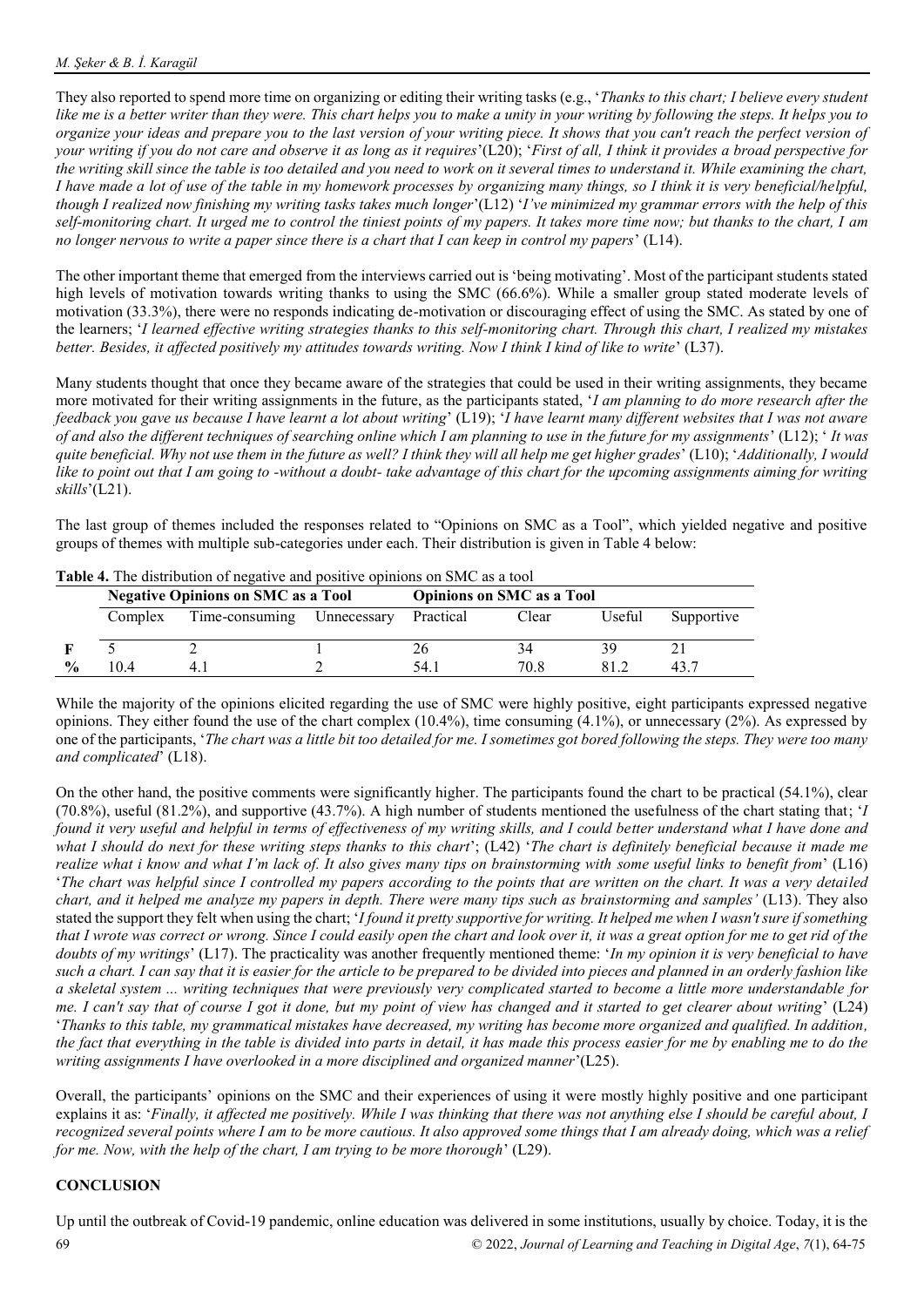mode of learning for all schools around the globe, and it seems likely to be the case in the future, and thus, it has become an essential for learners to be equipped with the strategies that will be beneficial for them to deal with the challenges of the virtual learning settings. Training learners to become more autonomous, particularly at higher education level, could help them adapt to the new era of online learning. Equipping them with SRL learning strategies, enhancing their digital literacies, and providing collaborative learning experiences to compensate for lack of social interaction seem to be among the starting points. In order to help smoother transition to virtual learning environments, not only learners but also teachers need support in terms of applicable and efficient methodologies for online learning. Instructional suggestions that enhance learner engagement and motivation should be provided in order to help teachers.

To promote SRL strategies, teachers could integrate SRL strategy training programs or any other form of guidance to their online teaching practices in order to introduce and equip their learners with flexible and effective use of cognitive metacognitive, affective, and socio-cultural writing SRL strategies. Despite the many negative impacts of the pandemic, developing methods and means to assist higher education learners to become autonomous is likely to be among the positive outcomes. Academic writing courses at higher education level could provide one of the viable venues for such integration.

As an attempt to provide a tool for higher education learners to be equipped with self-regulated learning strategies (SRL) in order to assist them to be productively engaged in their academic writing tasks, a self-monitoring chart has been developed. The SMC chart proposed in the study is meant to assist higher education learners throughout their academic writing improvement by assisting them to implement SRL writing strategies while providing practical tips on implementation and resources. The overall findings indicate that the learners greatly benefited from implementing the SMC. They reported to have become aware of SRL writing strategies, to have learned how to implement them, to be more engaged in writing tasks and more motivated to write. Yet, according to the opinions of the participant learners, the SMC needs improvement in several aspects. First of all, it needs to be simplified for the first time users in order not to overwhelm them. Also, as the participants stated that they benefited greatly from the practical examples and web sites mentioned, more examples, digital resources and applications, and practical alternatives should be added to the chart. Further studies with larger samples and mixed data are needed to improve the chart. As research in the field has frequently highlighted the importance of tailoring SRL instructional practices based on situational factors because learners' adoption of strategies is affected by both context and some learner characteristics (Csizer & Tanko 2017; Han & Hiver 2018), the SMC chart could be tailored based on the contexts intended to be used. Also, future studies could investigate the impacts of such tools on learners' achievement.

**Funding Statement:** No funding was obtained for conducting this study.

**Conflict of Interest Statement:** No conflict of interest has been declared by the authors.

**Ethics Committee Approval:** An ethics committee approval was received for this study from Kocaeli University Scientific Research and Publication Ethics Committee (Approval No: 18/12/2020-E.87189).

## **REFERENCES**

- Adnan, M., & Anwar, K. (2020). Online Learning amid the COVID-19 Pandemic: Students' Perspectives. *Online Submission, 2*(1), 45-51. http://www.doi.org/10.33902/JPSP.%202020261309.
- Alea, L. A., Fabrea, M. F., Roldan, R. D. A., & Farooqi, A. Z. (2020). Teachers' Covid-19 awareness, distance learning education experiences and perceptions towards institutional readiness and challenges. *International Journal of Learning, Teaching and Educational Research, 19*(6), 127-144. https://doi.org/10.26803/ijlter.19.6.8.
- Amemado, D. (2020). COVID-19: An unexpected and unusual driver to online education. *International Higher Education*, 102, 12- 14.
- Andrade, M. S.,& Evans, N. W. (2012). *Principles and practices for response in second language writing: Developing self-regulated learners.* UK: Routledge.
- Appleton, J. J., Christenson, S. L., Kim, D., & Reschly, A. L. (2006). Measuring cognitive and psychological engagement: Validation of the Student Engagement Instrument. *Journal of School Psychology, 44*(5), 427-445. https://doi/10.1016/j.jsp.2006.04.002.
- Aristovnik, A., Keržič, D., Ravšelj, D., Tomaževič, N., & Umek, L. (2020). Impacts of the COVID-19 pandemic on life of higher education students: A global perspective. *Sustainability, 12*(20), 8438. https://doi.org/10.3390/su12208438.
- Baxter, P., & Jack, S. (2008). Qualitative case study methodology: Study design and implementation for novice researchers. *The Qualitative Report, 13*(4), 544-d559. https://doi/10.46743/2160-3715/2008.1573.
- Beishuizen, J.,& Steffens, K. (2011). A conceptual framework for research on self-regulated learning. In R. Carneiro, P. Lefrere, K. Steffens, K., & J. Underwood (Eds.), *Self-Regulated Learning in Technology Enhanced Learning Environments: A European Perspective* (pp. 3–19). The Netherlands: Sense Publishers.
- Bruning, R., & Horn, C. (2000). Developing motivation to write. *Educational Psychologist*, 35(1), 25-37. https://doi.org/10.1207/S15326985EP3501\_4.
- Chen, T., Peng, L., Yin, X., Rong, J., Yang, J., & Cong, G. (2020, September). Analysis of user satisfaction with online education platforms in China during the COVID-19 pandemic. In *Healthcare* (Vol. 8, No. 3, p. 200). Multidisciplinary Digital Publishing Institute.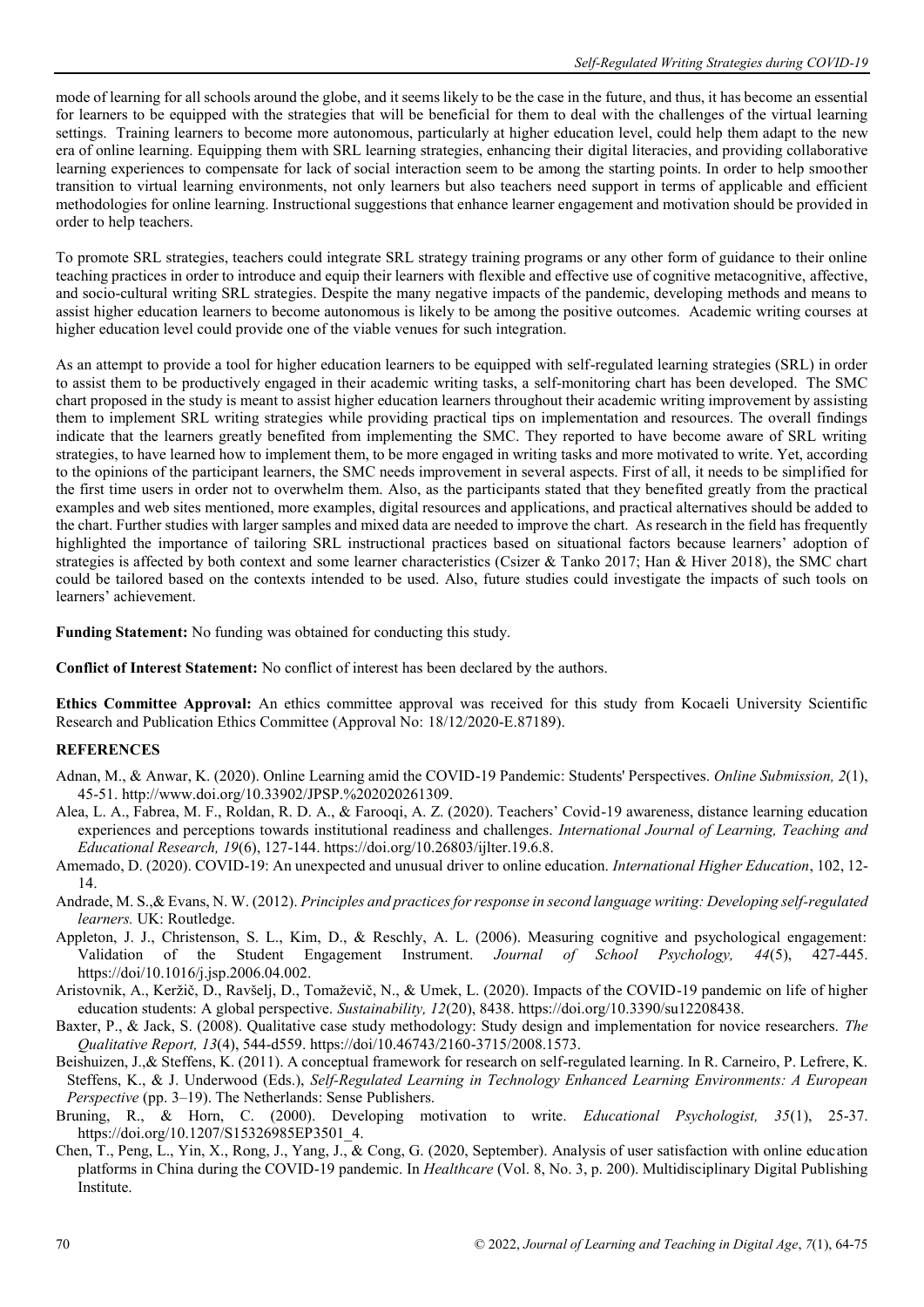- Crawford, J., Butler-Henderson, K., Rudolph, J., Malkawi, B., Glowatz, M., Burton, R., ...& Lam, S. (2020). COVID-19: 20 countries' higher education intra-period digital pedagogy responses. *Journal of Applied Learning & Teaching, 3*(1), 1-20. https://doi.org/10.37074/jalt.2020.3.1.7.
- Csizér, K., &Tankó, G. (2017). English majors' self-regulatory control strategy use in academic writing and its relation to L2 motivation. *Applied Linguistics, 38*(3), 386-404. https://doi.org/10.1093/applin/amv033.
- Donitsa-Schmidt, S., & Ramot, R. (2020). Opportunities and challenges: teacher education in Israel in the Covid-19 pandemic. *Journal of Education for Teaching, 46*(4), 586-595. https://doi.org/10.1080/02607476.2020.1799708.
- Drane, C., Vernon, L., & O'Shea, S. (2020). The impact of 'learning at home'on the educational outcomes of vulnerable children in Australia during the COVID-19 pandemic. *Literature Review Prepared by the National Centre for Student Equity in Higher Education.* Australia: Curtin University.
- Dwivedi, Y. K., Hughes, D. L., Coombs, C., Constantiou, I., Duan, Y., Edwards, J. S., ...& Upadhyay, N. (2020). Impact of COVID-19 pandemic on information management research and practice: Transforming education, work and life. *International Journal of Information Management, 55*, 102211. https: //doi.org/10.1016/j.ijinfomgt.2020.102211.
- Finn, J.D. & Zimmer, K.S. (2012). Student engagement: What is it? Why does it matter? In S.L. Christenson, A.L. Reschly& C. Wylie (Eds.), *Handbook of research on student engagement* (97-131) Springer Science + Business Media. [https://psycnet.apa.org/doi/10.1007/978-1-4614-2018-7\\_5.](https://psycnet.apa.org/doi/10.1007/978-1-4614-2018-7_5)
- Fredricks, J. A., Blumenfeld, P. C., & Paris, A. H. (2004). School engagement: Potential of the concept, state of the evidence. *Review of Educational Research, 74*(1), 59–109[. https://doi.org/10.3102%2F00346543074001059.](https://doi.org/10.3102%2F00346543074001059)
- Fredricks, J. A., & McColskey, W. (2012). The measurement of student engagement: A comparative analysis of various methods and student self-report instruments. In Christenson, S. L., Reschly, A. L., & Wylie, C. (Eds.). *Handbook of Research on Student Engagement* (pp. 763-782). Springer, Boston, MA.
- Fredricks, J., McColskey, W., Meli, J., Mordica, J., Montrosse, B., & Mooney, K. (2011). Measuring Student Engagement in Upper Elementary through High School: A Description of 21 Instruments. Issues & Answers. *REL 2011-No. 098*. Regional Educational Laboratory Southeast.
- Gellin, A. (2003). The effect of undergraduate student involvement on critical thinking: A meta-analysis of the literature, 1991- 2000. *Journal of College Student Development, 44*, 746-762. [https://doi.org/10.1353/csd.2003.0066.](https://doi.org/10.1353/csd.2003.0066)
- Gunning, P., & Oxford, R. L. (2014). Children's learning strategy use and the effects of strategy instruction on success in learning ESL in Canada. *System, 43*, 82-100. https://doi.org/10.1016/j.system.2013.12.012.
- Han, J., & Hiver, P. (2018). Genre-based L2 writing instruction and writing-specific psychological factors: The dynamics of change. *Journal of Second Language Writing, 40*, 44-59. https://doi.org/10.1016/j.jslw.2018.03.001
- Hidi, S., & Boscolo, P. (2006). Motivation and writing. In C. A. MacArthur, S. Graham, & J. Fitzgerald (Eds.), *Handbook of Writing Research* (pp. 144–157). New York: The Guilford Press.
- Hu, S., & Kuh, G. D. (2003). A learning productivity model for estimating student gains during college. *Journal of College Student Development, 44,* 185-203. [https://doi.org/10.1353/csd.2003.0016.](https://doi.org/10.1353/csd.2003.0016)
- Klem, A. M., & Connell, J. P. (2004). Relationships matter: Linking teacher support to student engagement and achievement. *Journal of School Health, 74*(7), 262– 273. [https://doi.org/10.1111/J.1746-1561.2004.TB08283.X.](https://doi.org/10.1111/J.1746-1561.2004.TB08283.X)
- Kuh, G. D. (2009). The national survey of student engagement: Conceptual and empirical foundations. *New Directions for Institutional Research, 141*, 5–21. https://doi.org/10.1002/ir.283.
- Lam, S., Wong, B., Yang, H. & Liu, M. (2012). Understanding student engagement with a conceptual model. In S. Christenson, A. Reschly, and C. Wylie (Eds), *Handbook of Research on Student Engagement* (pp.403–420). Switzerland: Springer.
- Lloyd, K. S. (2014). *Student engagement: Re-examining behavioral disaffection within the self-system model of motivational development*. [Unpublished doctoral dissertation]. University of Alabama.
- Ma, R., & Oxford, R. L. (2014). A diary study focusing on listening and speaking: The evolving interaction of learning styles and learning strategies in a motivated, advanced ESL learner. *System, 43*, 101-113. http://dx.doi.org/10.1016/j.system.2013.12.010.
- MacArthur, C. A. (2014). Strategy instruction in writing in academic disciplines. In *Writing as a Learning Activity* (pp. 149-168). The Netherlands: Brill. [https://doi.org/10.1163/9789004265011\\_008.](https://doi.org/10.1163/9789004265011_008)
- Mackey, A., & Gass, S. (2005). *Second Language Research: Methodology and Design*. Mahwah: Lawrence Erlbaum Associates.
- Mason, J. (2002). Linking qualitative and quantitative data analysis. In Bryman, A., & Burgess, B. (Eds.) *Analyzing Qualitative Data* (pp. 103-124). New York: Routledge.
- Mazer, J. P. (2013). Validity of the student interest and engagement scales: Associations with student learning outcomes. *Communication Studies, 64*(2), 125-140. [https://doi.org/10.1080/10510974.2012.727943.](https://doi.org/10.1080/10510974.2012.727943)
- McCutchen, D. (2011). From novice to expert: Implications of language skills and writing-relevant knowledge for memory during the development of writing skill. *Journal of Writing Research*, 3(1), 51-68[. http://doi.10.17239/jowr-2011.03.01.3.](http://doi.10.17239/jowr-2011.03.01.3)
- Miles, M, B., & Huberman, A. M. (1994). *Qualitative data analysis: An expanded Sourcebook*. (2nd ed). Thousand Oaks, CA: Sage. Mishra, L., Gupta, T., & Shree, A. (2020). Online teaching-learning in higher education during lockdown period of COVID-19 pandemic*. International Journal of Educational Research Open, 1*, 100012. [https://doi.org/10.1016/j.ijedro.2020.100012.](https://doi.org/10.1016/j.ijedro.2020.100012)
- Pike, G. R., &Kuh, G. D. (2005). First and second-generation college students: A comparison of their engagement and intellectual development. *The Journal of Higher Education, 76*, 276–300. [http://doi.org/10.1353/jhe.2005.0021.](http://doi.org/10.1353/jhe.2005.0021)
- Pintrich, P. R. (2004). A conceptual framework for assessing motivation and self-regulated learning in college students. *Educational Psychology Review, 16,* 385–407[. https://doi.org/10.1007/s10648-004-0006-x.](https://doi.org/10.1007/s10648-004-0006-x)
- Pintrich, P., & De Groot, E. V. (1990). Motivational and self-regulated learning components of classroom academic performance. *Journal of Educational Psychology, 82*(1), 33–40. https://doi.org/10.1037/0022-0663.82.1.33.
- Popa, D., Repanovici, A., Lupu, D., Norel, M., &Coman, C. (2020). Using mixed methods to understand teaching and learning in COVID-19 times. *Sustainability, 12*(20), 8726. http://dx.doi.org/10.3390/su12208726.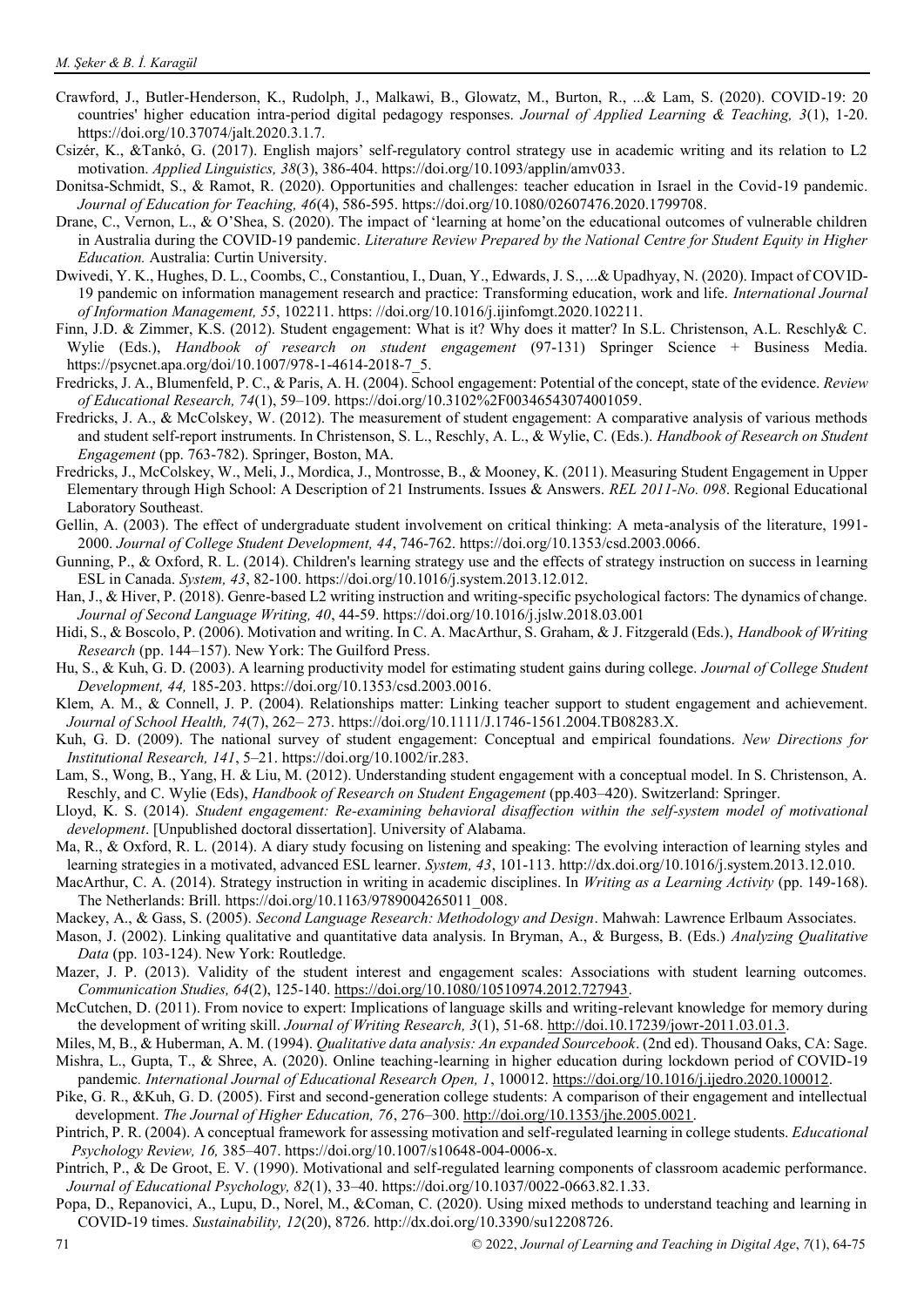- Rumberger, R.W. & Rotermund, S. (2012). The relationship between engagement and high school dropout. In Christenson, S.L., Reschly, A.L., & Wylie, C. (Eds.), *Handbook of Research on Student Engagement.* Switzerland: Springer.
- Schaufeli, W. B., Martinez, I. M., Pinto, A. M., Salanova, M., & Bakker, A. B. (2002). Burnout and engagement in university students: A cross-national study. *Journal of Cross-Cultural Psychology, 33*(5), 464-481. [https://doi.org/10.1177%2F0022022102033005003.](https://doi.org/10.1177%2F0022022102033005003)
- Seker, M. (2016). The use of self-regulation strategies by foreign language learners and its role in language achievement. *Language Teaching Research, 20*(5), 600-618. [https://doi.org/10.1177%2F1362168815578550.](https://doi.org/10.1177%2F1362168815578550)
- Toquero, C. M. (2020). Challenges and Opportunities for Higher Education Amid the COVID-19 Pandemic: The Philippine Context. *Pedagogical Research, 5*(4). [https://doi.org/10.29333/pr/7947.](https://doi.org/10.29333/pr/7947)
- Trowler, V. &Trowler, P. (2010). *Student engagement evidence summary*. Higher Education Academy.
- Truta, C., Parv, L., & Topala, I. (2018). Academic engagement and intention to drop out: Levers for sustainability in higher education. *Sustainability, 10*(12), 4637[. https://doi.org/10.3390/su10124637.](https://doi.org/10.3390/su10124637)
- Wang, W. (2014). Students' perceptions of rubric-referenced peer feedback on EFL writing: A longitudinal inquiry. *Assessing Writing, 19*, 80-96. [https://doi.org/10.1016/j.asw.2013.11.008.](https://doi.org/10.1016/j.asw.2013.11.008)
- Wilson, J., Olinghouse, N. G., McCoach, D. B., Santangelo, T., &Andrada, G. N. (2016). Comparing the accuracy of different scoring methods for identifying sixth graders at risk of failing a state writing assessment. *Assessing Writing, 27*, 11-23. [https://doi.org/10.1016/j.asw.2015.06.003.](https://doi.org/10.1016/j.asw.2015.06.003)
- Zimmerman, B. J. (2000). Attaining self-regulation: A social cognitive perspective. In M. Boekaerts, P. R. Pintrich& M. Zeidner (Eds), *Handbook of self-regulation* (pp. 451-502). Academic Press.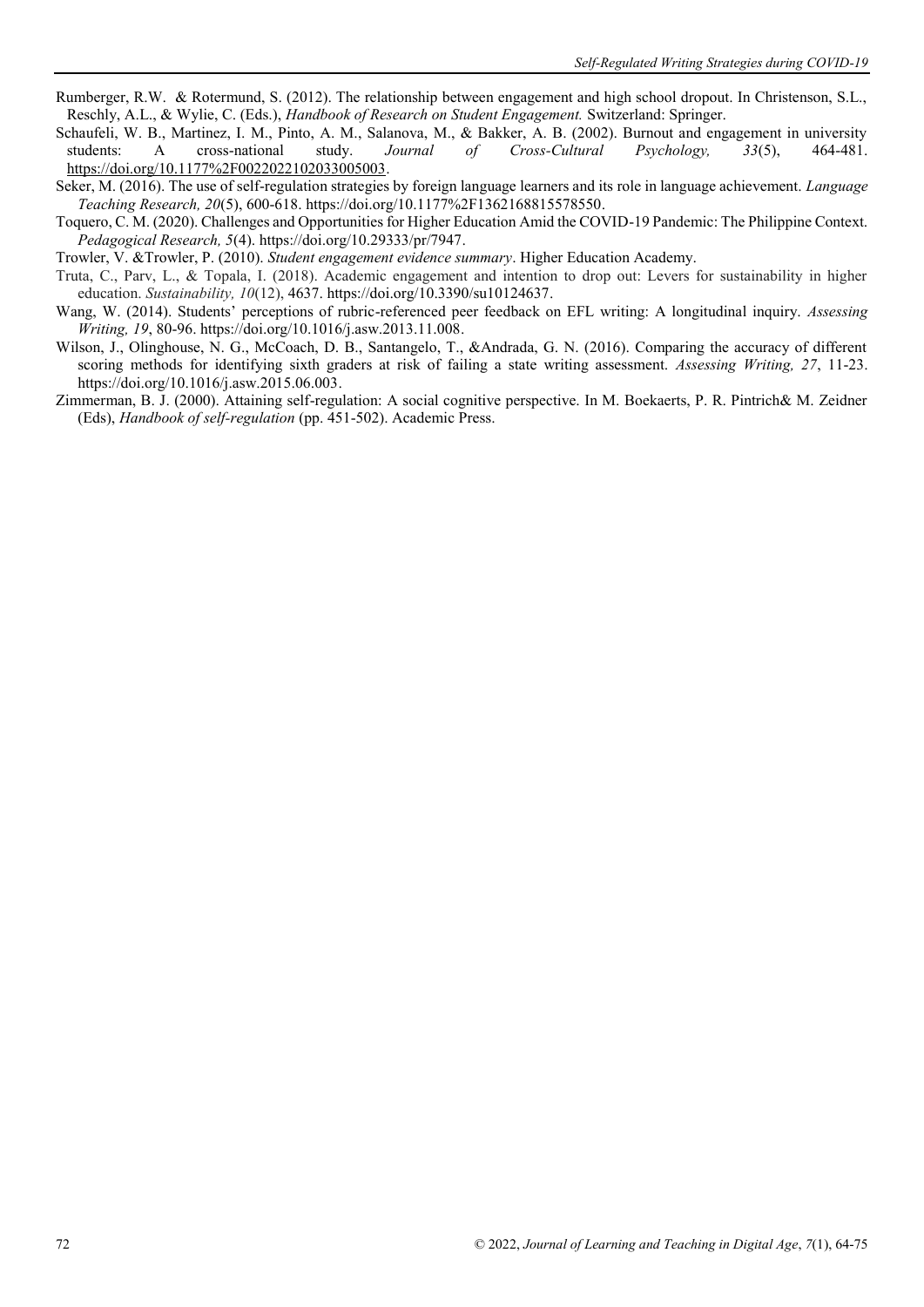# **APPENDIX A: Semi-Structured Interview Questions**

- 1. Before using the SMC, were you familiar with SRL writing strategies? If yes, which ones? How often did you use them?
- 2. Has using the SMC helped you to become familiar with SRL writing strategies? If yes, which ones?
- 3. Did you use/Do you still use these strategies for your writing assignments? How often?
- 3. Which of the SRL writing strategies do you find most helpful for you? Why?
- 4. Do you think your engagement level for L2 writing has changed after using the SMC? If yes, how?
- 5. How did this chart affect your view towards foreign language writing?
- 6. What is your opinion about the chart? Do you think it was beneficial/helpful? If yes, how did you benefit from it?
- 7. Please share any other opinions or comments you have.

Thank you for your contributions.

#### **APPENDIX B: Self-Monitoring Chart for Effective Writing Strategies**

| <b>Phases</b> | <b>Steps</b>                                                                                              | <b>Actions</b>                                                                                                                                                       | Have you ?                                                                                                                                                                                                                                                                                                                                                                       |      | Self-Check |         |
|---------------|-----------------------------------------------------------------------------------------------------------|----------------------------------------------------------------------------------------------------------------------------------------------------------------------|----------------------------------------------------------------------------------------------------------------------------------------------------------------------------------------------------------------------------------------------------------------------------------------------------------------------------------------------------------------------------------|------|------------|---------|
|               |                                                                                                           |                                                                                                                                                                      |                                                                                                                                                                                                                                                                                                                                                                                  | Done | <b>Not</b> | Will Do |
|               |                                                                                                           |                                                                                                                                                                      |                                                                                                                                                                                                                                                                                                                                                                                  |      | Done       | (when?) |
|               |                                                                                                           | Understanding the Assignment                                                                                                                                         | Make sure you know exactly what the topic is<br>Make sure you know exactly what the specific focusing points in the topic are<br>Check whether it is research-integrated or based on personal opinions/observations paper<br>Clarify in your mind what you are expected to dwell on throughout your writing<br>(Are you going to explain or summarize or discuss or argue, etc.) |      |            |         |
|               |                                                                                                           | Knowing the Formatting                                                                                                                                               | Make sure you know the required format (e.g., paragraph, essay, research paper, report,                                                                                                                                                                                                                                                                                          |      |            |         |
|               |                                                                                                           | requirements of the assignment                                                                                                                                       | $etc.$ )                                                                                                                                                                                                                                                                                                                                                                         |      |            |         |
|               |                                                                                                           |                                                                                                                                                                      | Make sure you know any specific requirements for the page layout                                                                                                                                                                                                                                                                                                                 |      |            |         |
|               | Knowing what to do                                                                                        | Attending to the Deadline                                                                                                                                            | Take note of the assignment deadline<br>Make sure you know where and how you are supposed to submit it (e.g. online, in class,<br>$etc.$ )<br>Make sure you get ready mentally                                                                                                                                                                                                   |      |            |         |
|               |                                                                                                           | Attending to the Required Length                                                                                                                                     | What is the required length in number of words or pages?                                                                                                                                                                                                                                                                                                                         |      |            |         |
|               |                                                                                                           |                                                                                                                                                                      | Try to keep focused and calm                                                                                                                                                                                                                                                                                                                                                     |      |            |         |
| Pre-Writing   |                                                                                                           | Attending to the Required Style                                                                                                                                      | What tone is expected from you<br>[a) academic & scientific or casual; b) formal or informal; c) argumentative or<br>informative or entertaining?                                                                                                                                                                                                                                |      |            |         |
|               |                                                                                                           | Set short and long term goals for                                                                                                                                    | Decide when to start                                                                                                                                                                                                                                                                                                                                                             |      |            |         |
|               |                                                                                                           | your writing improvement<br>Decide when to finish<br>Setting<br>Goals<br>Decide which grade you want<br>Visualize and decide on the final quality of your assignment |                                                                                                                                                                                                                                                                                                                                                                                  |      |            |         |
|               |                                                                                                           |                                                                                                                                                                      |                                                                                                                                                                                                                                                                                                                                                                                  |      |            |         |
|               |                                                                                                           |                                                                                                                                                                      | Think about ways to maintain your concentration (e.g., rewards, self-talk, help from                                                                                                                                                                                                                                                                                             |      |            |         |
|               |                                                                                                           |                                                                                                                                                                      | peers or parents, doing physical exercises, etc.)                                                                                                                                                                                                                                                                                                                                |      |            |         |
|               |                                                                                                           | Set an optimum study                                                                                                                                                 | Eliminate distractions that might interfere with writing                                                                                                                                                                                                                                                                                                                         |      |            |         |
|               | Organizing your study<br>environment                                                                      | environment to write                                                                                                                                                 | Avoid watching television/using cell phones/talking with friends/multi-tasking/                                                                                                                                                                                                                                                                                                  |      |            |         |
|               |                                                                                                           |                                                                                                                                                                      | listening to music, etc. while working on a writing task<br>Work on writing tasks at one's most productive times (e.g., early in the morning, late at                                                                                                                                                                                                                            |      |            |         |
|               |                                                                                                           |                                                                                                                                                                      | night, in the afternoon, etc.)                                                                                                                                                                                                                                                                                                                                                   |      |            |         |
|               |                                                                                                           |                                                                                                                                                                      | Work on writing tasks at one's most productive places (e.g., at home, in one's own room,                                                                                                                                                                                                                                                                                         |      |            |         |
|               |                                                                                                           |                                                                                                                                                                      | in a library, at school, in a park, etc.)                                                                                                                                                                                                                                                                                                                                        |      |            |         |
|               |                                                                                                           |                                                                                                                                                                      | Work on writing tasks under one's most productive conditions (e.g., silence, darkness,                                                                                                                                                                                                                                                                                           |      |            |         |
|               |                                                                                                           |                                                                                                                                                                      | crowd, organized or clean environment, etc.)<br>Avoid disturbance from other people, physical environment, other thoughts or duties,                                                                                                                                                                                                                                             |      |            |         |
|               |                                                                                                           |                                                                                                                                                                      | psychological tensions, etc.                                                                                                                                                                                                                                                                                                                                                     |      |            |         |
|               |                                                                                                           | Brainstorming                                                                                                                                                        | Activate your previous knowledge on the topic. Write them down if it helps                                                                                                                                                                                                                                                                                                       |      |            |         |
|               | Having sufficient<br>knowledge on the<br>topic the topic                                                  |                                                                                                                                                                      | Use brainstorming techniques (e.g, mind mapping, listing, etc.)                                                                                                                                                                                                                                                                                                                  |      |            |         |
|               |                                                                                                           |                                                                                                                                                                      | Check https://www.wework.com/ideas/worklife/effective-brainstorming-techniques for                                                                                                                                                                                                                                                                                               |      |            |         |
|               |                                                                                                           | Gathering necessary Resources                                                                                                                                        | more techniques<br>Conduct extensive research using credible sources (e.g., Google Academic, University                                                                                                                                                                                                                                                                          |      |            |         |
|               |                                                                                                           |                                                                                                                                                                      | Library – Science Direct or Sage, Elsevier,                                                                                                                                                                                                                                                                                                                                      |      |            |         |
|               |                                                                                                           |                                                                                                                                                                      | JSTOR, or Taylor & Francis Journals)                                                                                                                                                                                                                                                                                                                                             |      |            |         |
|               |                                                                                                           | Reading on the topic                                                                                                                                                 | Keep on the main topic and take notes of the relevant information you find. Remember to                                                                                                                                                                                                                                                                                          |      |            |         |
|               |                                                                                                           |                                                                                                                                                                      | note the publication details for Citation using APA)                                                                                                                                                                                                                                                                                                                             |      |            |         |
|               |                                                                                                           | Finding the main                                                                                                                                                     | Identify at least two main arguments that you will argue in your writing to support your                                                                                                                                                                                                                                                                                         |      |            |         |
|               |                                                                                                           | points/arguments to be addressed<br>in the writing assignment                                                                                                        | stance                                                                                                                                                                                                                                                                                                                                                                           |      |            |         |
|               | Outlining<br>Deciding on the order of the main<br>Decide how to order the main arguments you have decided |                                                                                                                                                                      |                                                                                                                                                                                                                                                                                                                                                                                  |      |            |         |
|               |                                                                                                           | points/arguments to be addressed                                                                                                                                     |                                                                                                                                                                                                                                                                                                                                                                                  |      |            |         |
|               |                                                                                                           | in the writing assignment                                                                                                                                            |                                                                                                                                                                                                                                                                                                                                                                                  |      |            |         |
|               |                                                                                                           | Identifying how to explain each                                                                                                                                      | Decide what information you need to explain each main argument                                                                                                                                                                                                                                                                                                                   |      |            |         |
|               |                                                                                                           | main point/argument                                                                                                                                                  | Collect required information to explain your argument from credible sources<br>Refer to your notes if you have already completed your search on the topic                                                                                                                                                                                                                        |      |            |         |
|               |                                                                                                           | Identifying how to support each                                                                                                                                      | Decide what information you need to support each main argument                                                                                                                                                                                                                                                                                                                   |      |            |         |
|               |                                                                                                           | main point/argument                                                                                                                                                  | Collect required information to support your argument from credible sources                                                                                                                                                                                                                                                                                                      |      |            |         |
|               |                                                                                                           |                                                                                                                                                                      | Refer to your notes if you have already completed your search on the topic                                                                                                                                                                                                                                                                                                       |      |            |         |
|               |                                                                                                           | Identifying how to exemplify each                                                                                                                                    | Decide what examples you need for each main argument                                                                                                                                                                                                                                                                                                                             |      |            |         |
|               |                                                                                                           | main point/argument                                                                                                                                                  | Collect required examples for your argument from credible sources<br>Refer to your notes if you have already completed your search on the topic                                                                                                                                                                                                                                  |      |            |         |
|               |                                                                                                           | Identifying what to write as an                                                                                                                                      | Check sample college papers/essays to get ideas on what to write in introduction                                                                                                                                                                                                                                                                                                 |      |            |         |
|               |                                                                                                           | introduction                                                                                                                                                         | (e.g., https://mypaperwriter.com/samples/                                                                                                                                                                                                                                                                                                                                        |      |            |         |
|               |                                                                                                           |                                                                                                                                                                      | https://www.shemmassianconsulting.com/blog/college-essay-examples                                                                                                                                                                                                                                                                                                                |      |            |         |
|               |                                                                                                           |                                                                                                                                                                      | https://collegepapersamples.com/                                                                                                                                                                                                                                                                                                                                                 |      |            |         |
|               |                                                                                                           |                                                                                                                                                                      | https://resources.library.lemoyne.edu/guides/history/handbook/sample-papers)<br>Find online sources for best samples and share these sources with your friends                                                                                                                                                                                                                   |      |            |         |
|               |                                                                                                           |                                                                                                                                                                      | Make sure you take notes of the ideas/phrases/styles you like                                                                                                                                                                                                                                                                                                                    |      |            |         |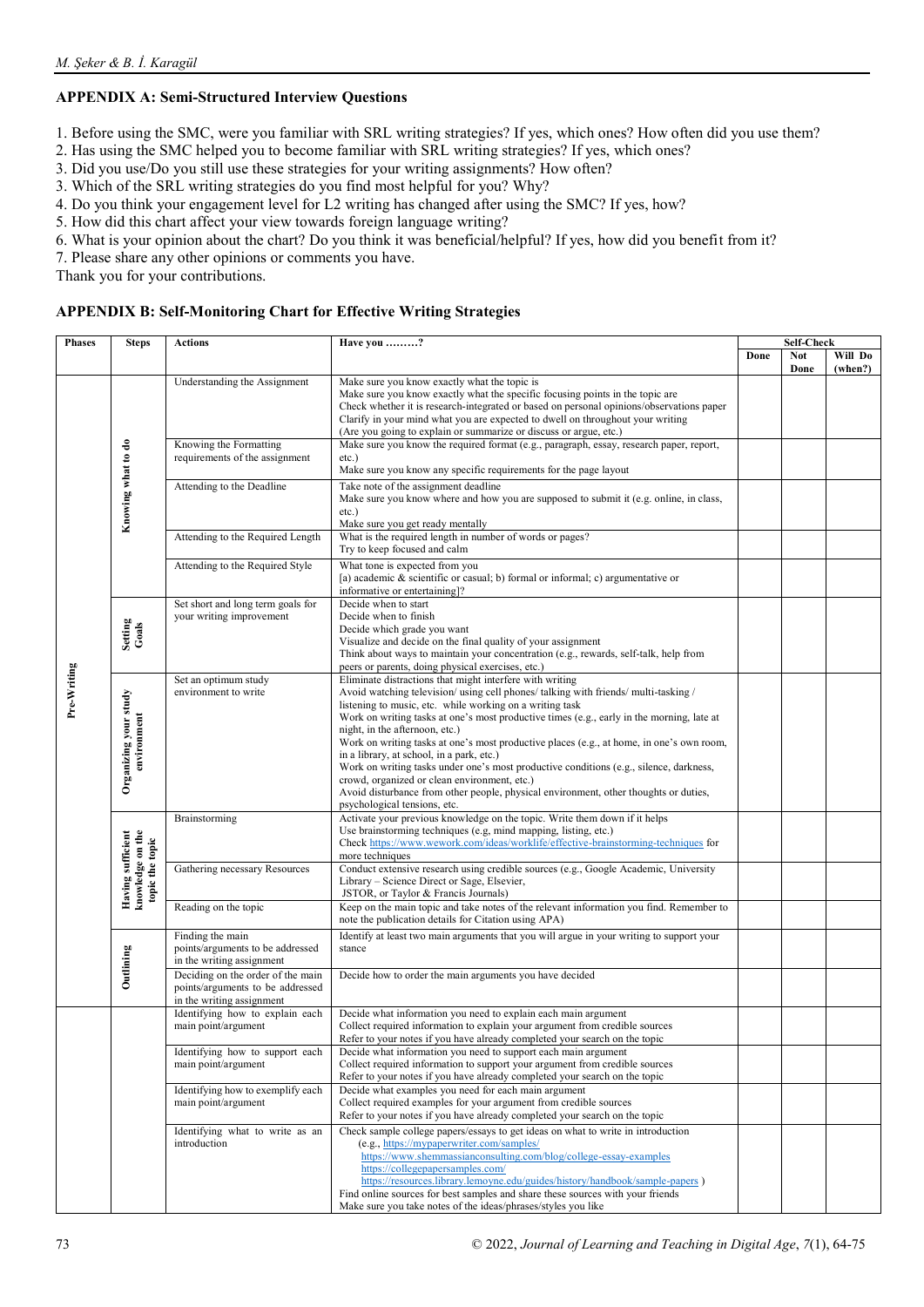|         |                             | Identifying what to write as a<br>conclusion                                 | Check sample college papers/essays to get ideas on what to write in conclusion<br>(e.g., https://mypaperwriter.com/samples/<br>https://www.shemmassianconsulting.com/blog/college-essay-examples<br>https://collegepapersamples.com/<br>https://resources.library.lemoyne.edu/guides/history/handbook/sample-papers)<br>Find online sources for best samples and share these sources with your friends<br>Make sure you take notes of the ideas/phrases/styles you like |  |  |
|---------|-----------------------------|------------------------------------------------------------------------------|-------------------------------------------------------------------------------------------------------------------------------------------------------------------------------------------------------------------------------------------------------------------------------------------------------------------------------------------------------------------------------------------------------------------------------------------------------------------------|--|--|
|         |                             | Writing an effective and<br>intriguing starting statement(s)                 | Check your notes from sample essays for useful/effective the ideas/phrases/styles to write<br>starting statements                                                                                                                                                                                                                                                                                                                                                       |  |  |
|         |                             | Writing appropriate and striking<br>lead-in statement(s)                     | Check your notes from sample essays for useful/effective the ideas/phrases/styles to write<br>lead-in statements                                                                                                                                                                                                                                                                                                                                                        |  |  |
|         | Writing the<br>Introduction | Writing an effective Thesis<br>Statement                                     | Check your notes from sample essays for useful/effective the ideas/phrases/styles to write<br>a Thesis Statement                                                                                                                                                                                                                                                                                                                                                        |  |  |
|         |                             | Hinting the main arguments to be<br>discussed throughout your essay          | Check your notes from sample essays for useful/effective the ideas/phrases/styles                                                                                                                                                                                                                                                                                                                                                                                       |  |  |
|         |                             | Writing the first body paragraph                                             | Check your notes from sample essays for useful/effective the ideas/phrases/styles                                                                                                                                                                                                                                                                                                                                                                                       |  |  |
|         |                             | Integrating the main argument to<br>be discussed in the first paragraph      | Write an effective Topic Sentence that will introduce your main argument for this<br>paragraph<br>Check your notes from sample essays for useful/effective the ideas/phrases/styles to write<br>a Topic Sentence                                                                                                                                                                                                                                                        |  |  |
|         | Writing the Body            | Explaining clearly what you<br>mean by your argument                         | Make sure you use clear explanation of what you mean so that the readers do not have to<br>guess or complete the story or be misled by incomplete/vogue statements                                                                                                                                                                                                                                                                                                      |  |  |
|         |                             | Writing supportive evidence                                                  | Write supportive statements (facts, testimonies, research results, official reports,<br>statistics, etc.) to back up your argument<br>Add clarifying/highlighting examples (where applies)                                                                                                                                                                                                                                                                              |  |  |
|         |                             | Writing the second body<br>paragraph                                         | Check your notes from sample essays for useful/effective the ideas/phrases/styles                                                                                                                                                                                                                                                                                                                                                                                       |  |  |
| Writing |                             | Integrating the main argument to<br>be discussed in the second<br>paragraph  | Write an effective Topic Sentence that will introduce your main argument for this<br>paragraph<br>Check your notes from sample essays for useful/effective the ideas/phrases/styles to write<br>a Topic Sentence                                                                                                                                                                                                                                                        |  |  |
|         |                             | Explaining clearly what you mean<br>by your argument                         | Make sure you use clear explanation of what you mean so that the readers do not have to<br>guess or complete the story or be misled by incomplete/vogue statements                                                                                                                                                                                                                                                                                                      |  |  |
|         |                             | Writing supportive evidence                                                  | Write supportive statements (facts, testimonies, research results, official reports,<br>statistics, etc.) to back up your argument<br>Add clarifying/highlighting examples (where applies)                                                                                                                                                                                                                                                                              |  |  |
|         |                             |                                                                              |                                                                                                                                                                                                                                                                                                                                                                                                                                                                         |  |  |
|         |                             | Start the conclusion with a<br>signaling transition/connector,<br>etc.       | Check your notes from sample essays for useful/effective the ideas/phrases/styles                                                                                                                                                                                                                                                                                                                                                                                       |  |  |
|         |                             | Restate your thesis or write a<br>general conclusive statement               | Check your notes from sample essays for useful/effective the ideas/phrases/styles                                                                                                                                                                                                                                                                                                                                                                                       |  |  |
|         | Conclusion                  | Summarize your main arguments<br>briefly (the ones you want to<br>emphasize) | Check your notes from sample essays for useful/effective the ideas/phrases/styles                                                                                                                                                                                                                                                                                                                                                                                       |  |  |
|         |                             | Write a concluding remark                                                    | Check your notes from sample essays for useful/effective the ideas/phrases/styles for<br>concluding remarks (e.g., suggestion, prediction, recommendation, warning, a personal<br>stand, a famous quote, etc.)                                                                                                                                                                                                                                                          |  |  |

| Edit your writing for grammar     | Use tools to help you (e.g. computer such as Office program software tool grammar                                                                       |                                                                                                                                                                                                                                                                                                                                                                                                                                                                                                                                                                                                                                                                                                                  |  |
|-----------------------------------|---------------------------------------------------------------------------------------------------------------------------------------------------------|------------------------------------------------------------------------------------------------------------------------------------------------------------------------------------------------------------------------------------------------------------------------------------------------------------------------------------------------------------------------------------------------------------------------------------------------------------------------------------------------------------------------------------------------------------------------------------------------------------------------------------------------------------------------------------------------------------------|--|
| use accuracy                      | check, Grammarly, WhiteSmoke, LanguageTool, etc.)                                                                                                       |                                                                                                                                                                                                                                                                                                                                                                                                                                                                                                                                                                                                                                                                                                                  |  |
|                                   | Exchange with peers to give each other feedback                                                                                                         |                                                                                                                                                                                                                                                                                                                                                                                                                                                                                                                                                                                                                                                                                                                  |  |
| Edit your writing for vocabulary  | Use tools to help you (e.g. computer such as Office program software tool language                                                                      |                                                                                                                                                                                                                                                                                                                                                                                                                                                                                                                                                                                                                                                                                                                  |  |
| use accuracy                      | check, Grammarly, MyVocab, LancsLex, WhiteSmoke, LanguageTool, etc.)                                                                                    |                                                                                                                                                                                                                                                                                                                                                                                                                                                                                                                                                                                                                                                                                                                  |  |
|                                   | Exchange with peers to give each other feedback                                                                                                         |                                                                                                                                                                                                                                                                                                                                                                                                                                                                                                                                                                                                                                                                                                                  |  |
| Edit your writing for spelling    |                                                                                                                                                         |                                                                                                                                                                                                                                                                                                                                                                                                                                                                                                                                                                                                                                                                                                                  |  |
|                                   | check, LanguageTool, etc.)                                                                                                                              |                                                                                                                                                                                                                                                                                                                                                                                                                                                                                                                                                                                                                                                                                                                  |  |
|                                   | Exchange with peers to give each other feedback                                                                                                         |                                                                                                                                                                                                                                                                                                                                                                                                                                                                                                                                                                                                                                                                                                                  |  |
| Edit your writing for punctuation |                                                                                                                                                         |                                                                                                                                                                                                                                                                                                                                                                                                                                                                                                                                                                                                                                                                                                                  |  |
| & capitalization                  | check, LanguageTool, etc.)                                                                                                                              |                                                                                                                                                                                                                                                                                                                                                                                                                                                                                                                                                                                                                                                                                                                  |  |
|                                   | Exchange with peers to give each other feedback                                                                                                         |                                                                                                                                                                                                                                                                                                                                                                                                                                                                                                                                                                                                                                                                                                                  |  |
|                                   | Visit useful web sites to learn and check for formatting                                                                                                |                                                                                                                                                                                                                                                                                                                                                                                                                                                                                                                                                                                                                                                                                                                  |  |
| style (e.g. APA Style)            | (e.g., https://apastyle.apa.org/                                                                                                                        |                                                                                                                                                                                                                                                                                                                                                                                                                                                                                                                                                                                                                                                                                                                  |  |
|                                   |                                                                                                                                                         |                                                                                                                                                                                                                                                                                                                                                                                                                                                                                                                                                                                                                                                                                                                  |  |
|                                   |                                                                                                                                                         |                                                                                                                                                                                                                                                                                                                                                                                                                                                                                                                                                                                                                                                                                                                  |  |
|                                   |                                                                                                                                                         |                                                                                                                                                                                                                                                                                                                                                                                                                                                                                                                                                                                                                                                                                                                  |  |
|                                   |                                                                                                                                                         |                                                                                                                                                                                                                                                                                                                                                                                                                                                                                                                                                                                                                                                                                                                  |  |
|                                   |                                                                                                                                                         |                                                                                                                                                                                                                                                                                                                                                                                                                                                                                                                                                                                                                                                                                                                  |  |
|                                   |                                                                                                                                                         |                                                                                                                                                                                                                                                                                                                                                                                                                                                                                                                                                                                                                                                                                                                  |  |
|                                   |                                                                                                                                                         |                                                                                                                                                                                                                                                                                                                                                                                                                                                                                                                                                                                                                                                                                                                  |  |
| Edit your writing for             | Read throughout and decide if every argument you state is                                                                                               |                                                                                                                                                                                                                                                                                                                                                                                                                                                                                                                                                                                                                                                                                                                  |  |
| completeness                      | supported/explained/exemplified                                                                                                                         |                                                                                                                                                                                                                                                                                                                                                                                                                                                                                                                                                                                                                                                                                                                  |  |
|                                   | Add statements if you think there is a need                                                                                                             |                                                                                                                                                                                                                                                                                                                                                                                                                                                                                                                                                                                                                                                                                                                  |  |
|                                   | Exchange with peers to give each other feedback                                                                                                         |                                                                                                                                                                                                                                                                                                                                                                                                                                                                                                                                                                                                                                                                                                                  |  |
|                                   | Identify the points where you move from one argument to a different one. Is there a                                                                     |                                                                                                                                                                                                                                                                                                                                                                                                                                                                                                                                                                                                                                                                                                                  |  |
| (logical flow of ideas)           | logical transition?                                                                                                                                     |                                                                                                                                                                                                                                                                                                                                                                                                                                                                                                                                                                                                                                                                                                                  |  |
| between/among sentences and       | Reorder the arguments/statements if you think necessary                                                                                                 |                                                                                                                                                                                                                                                                                                                                                                                                                                                                                                                                                                                                                                                                                                                  |  |
| paragraphs)                       | Exchange with peers to give each other feedback                                                                                                         |                                                                                                                                                                                                                                                                                                                                                                                                                                                                                                                                                                                                                                                                                                                  |  |
| Edit your writing for cohesion    | Identify the points where you move from one argument to a different one. Is there an                                                                    |                                                                                                                                                                                                                                                                                                                                                                                                                                                                                                                                                                                                                                                                                                                  |  |
| (effective transition             | efficient /appropriate transitory word/phrase?                                                                                                          |                                                                                                                                                                                                                                                                                                                                                                                                                                                                                                                                                                                                                                                                                                                  |  |
| between/among sentences and       | Add connectors, transitions if necessary                                                                                                                |                                                                                                                                                                                                                                                                                                                                                                                                                                                                                                                                                                                                                                                                                                                  |  |
| paragraphs)                       | Exchange with peers to give each other feedback                                                                                                         |                                                                                                                                                                                                                                                                                                                                                                                                                                                                                                                                                                                                                                                                                                                  |  |
|                                   |                                                                                                                                                         |                                                                                                                                                                                                                                                                                                                                                                                                                                                                                                                                                                                                                                                                                                                  |  |
| Editing<br>Improving              | Edit your writing for formatting<br>Check for Originality<br>Edit your writing for<br>redundant/irrelevant sentences<br>Edit your writing for coherence | Use tools to help you (e.g. computer such as Office program software tool language<br>Use tools to help you (e.g. computer such as Office program software tool language<br>https://owl.purdue.edu/owl/research and citation/apa style/apa style introduction.html<br>https://www.easybib.com/guides/citation-guides/apa-format/<br>Find online sources for best samples and share these sources with your friends<br>Visit useful web sites to check for originality (i.e., plagiarism) (e.g., Turnith, Ithenticate)<br>Read throughout and underline less relevant or redundant statements/sentences<br>Eliminate the ones you find irrelevant or misplaced<br>Exchange with peers to give each other feedback |  |